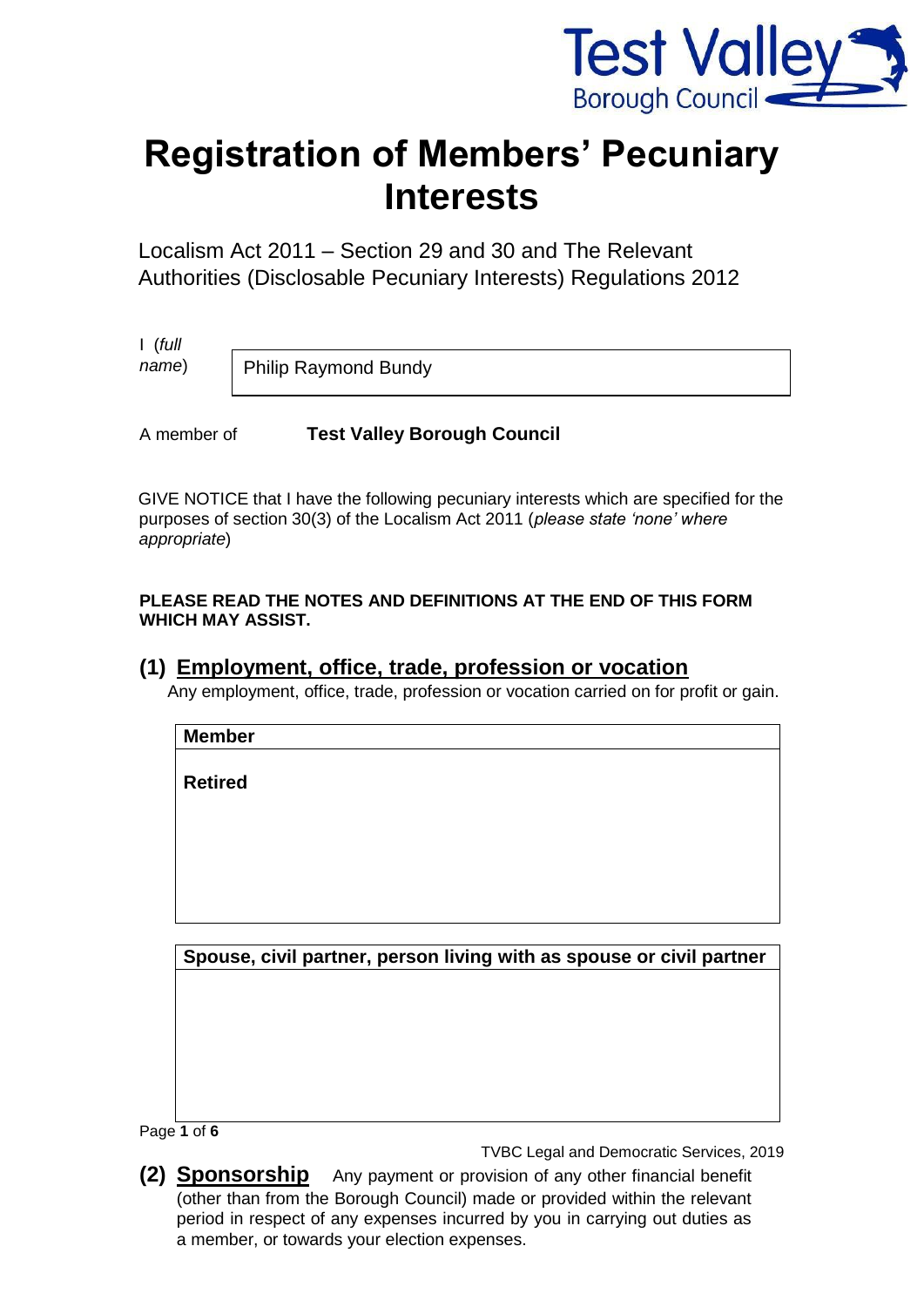This includes any payment or financial benefit from a trade union within the meaning of the Trade Union and Labour Relations (Consolidation) Act 1992.

None

- **(3) Contracts** Any contract which is made between the relevant person (or a body in which the relevant person has a beneficial interest) and the Borough Council –
	- (a) under which goods or services are to be provided or works are to be executed; and
	- (b) which has not been fully discharged.

| <b>Member</b> |
|---------------|
|               |
| None          |
|               |
|               |
|               |
|               |

**Spouse, civil partner, person living with as spouse or civil partner**

**(4) Land** Any beneficial interest in land which is within the area of the Borough Council.

**Member**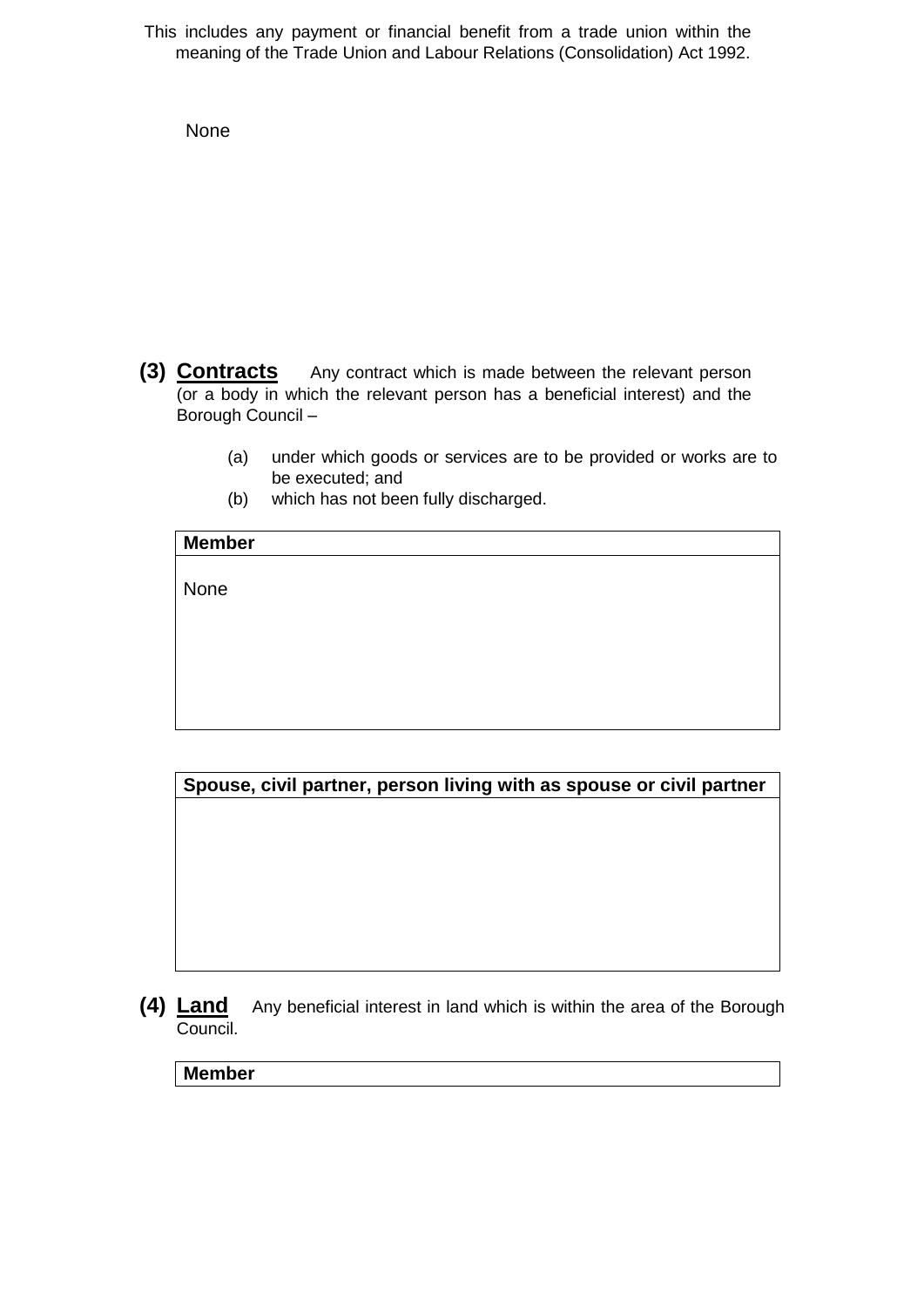Bradfield, Rownhams Lane, Rownhams, Southampton

16 Rownhams Close, Rownhams, Southampton

**Spouse, civil partner, person living with as spouse or civil partner**

**(5) Licences** Any licence (alone or jointly with others) to occupy land in the area of the Borough Council for a month or longer.

| <b>Member</b> |  |
|---------------|--|
|               |  |
| None          |  |
|               |  |
|               |  |
|               |  |
|               |  |

**Spouse, civil partner, person living with as spouse or civil partner**

# **(6) Corporate Tenancies** Any tenancy where, to your knowledge –

- (i) the landlord is the Borough Council; and
- (ii) the tenant is a body in which the relevant person has a beneficial interest.

**Member**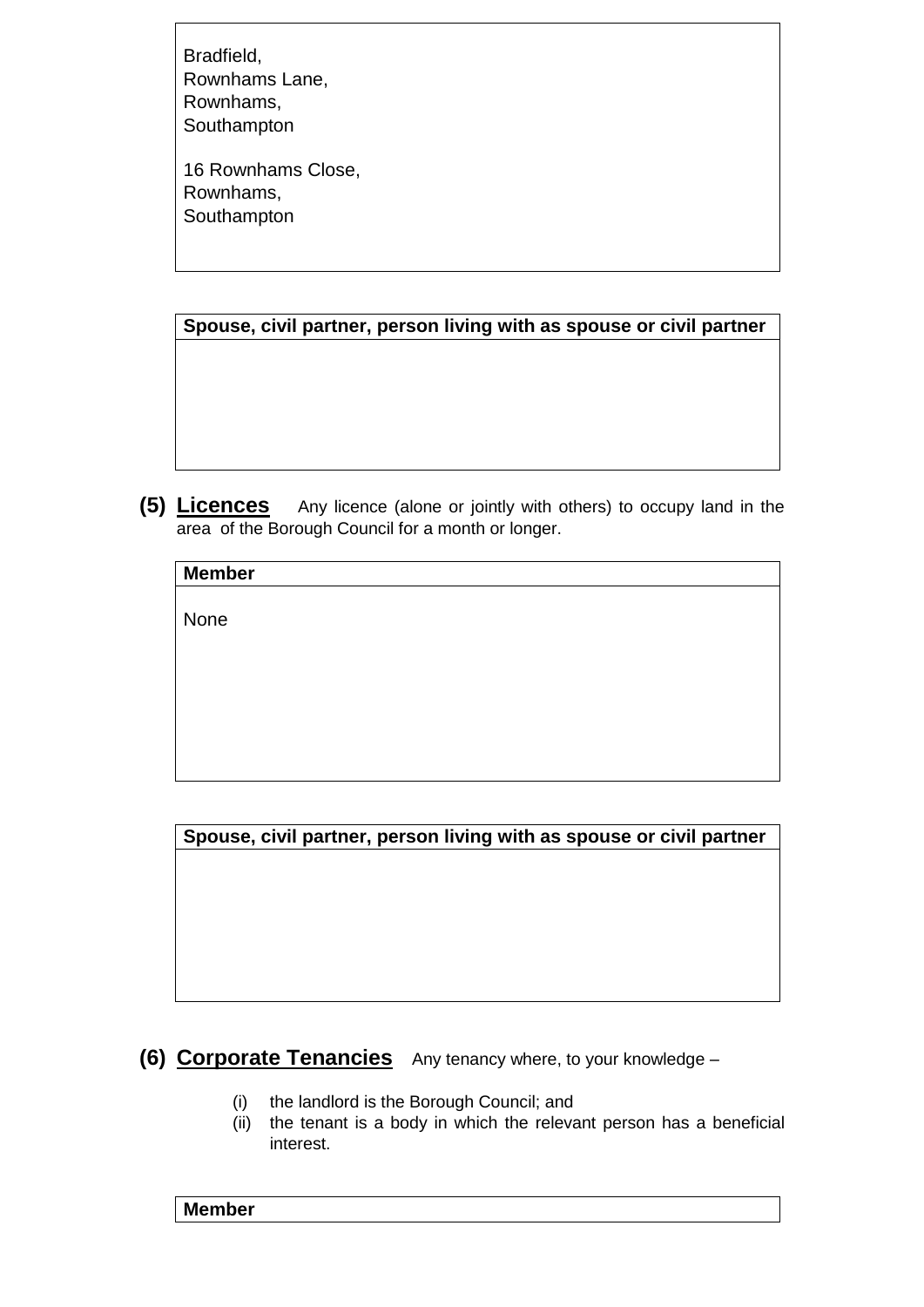None

#### **Spouse, civil partner, person living with as spouse or civil partner**

**(7) Securities** Any beneficial interest in securities of a body where –

- (a) that body, to your knowledge, has a place of business of land in the area of the Borough Council; and
- (b) either
	- (i) the total nominal value of the securities exceeds £25,000 or one hundredth of the total issued share capital of that body; or
	- (ii) if the share capital of that body is of more than one class, the total nominal value of the share of any one class in which the relevant person has a beneficial interest exceeds one hundredth of the total issued share capital of that class.

| <b>Member</b> |  |
|---------------|--|
|               |  |
|               |  |
| None          |  |
|               |  |
|               |  |
|               |  |
|               |  |
|               |  |
|               |  |

**Spouse, civil partner, person living with as spouse or civil partner**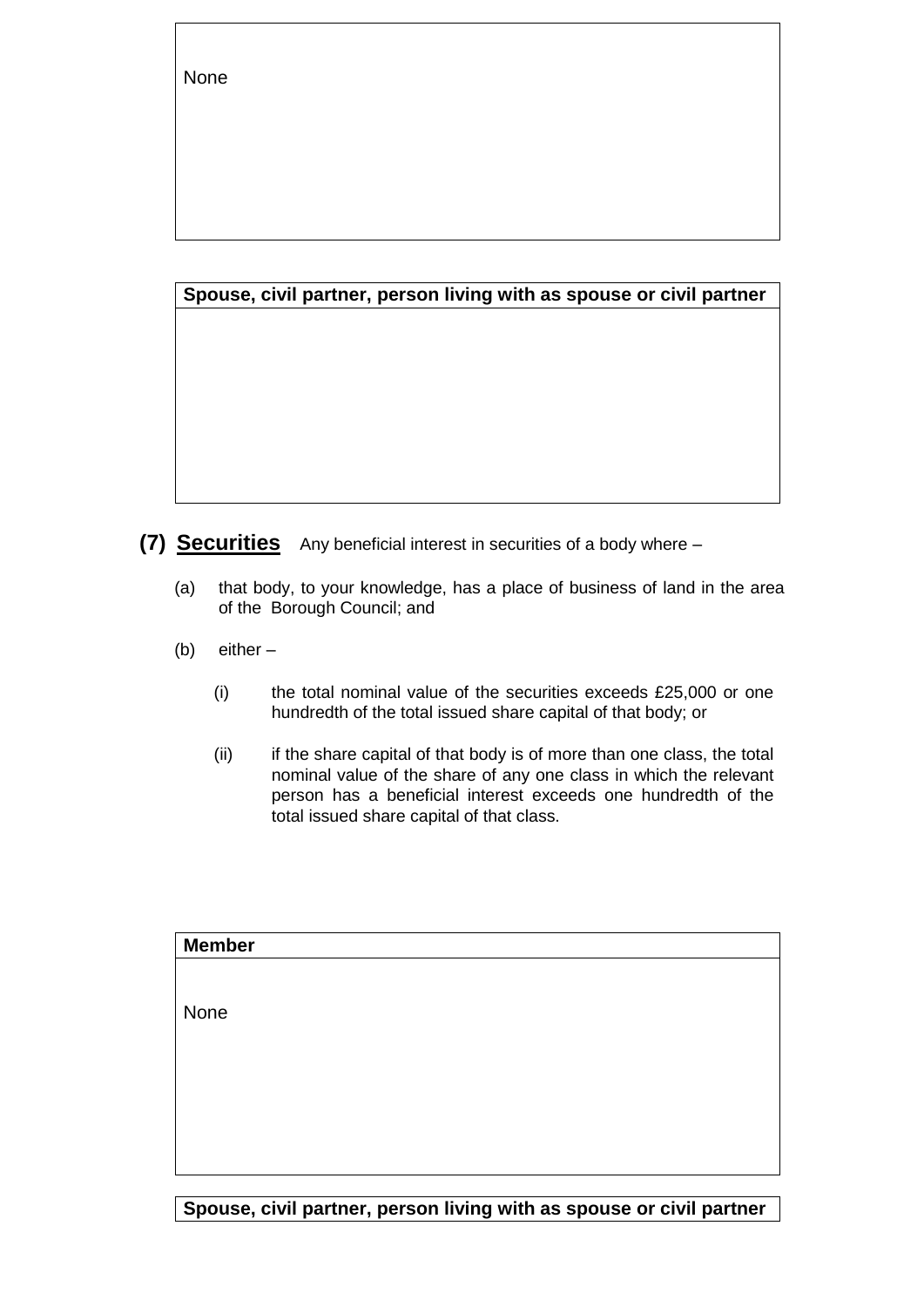

### **Notes**

(i) Please check your entries in the register regularly to ensure that they are up to date.

Any revisions must be notified in writing (including email) by you to the monitoring officer who will confirm receipt of your notification and that the entry will be made to your pages on the register. Forms for updates can be obtained from the Head of Legal and Democratic Services

(ii) Where appropriate you must also complete details in relation to the pecuniary interests of your spouse or civil partner or person you live with as if they are a spouse or civil partner.

# **Definitions.**

For the purposes of this form –

"relevant person" means that a pecuniary interest is a 'disclosable pecuniary interest' in relation to you if it is your interest, or it is an interest of your:

(i) spouse or civil partner,

(ii) a person with whom you are living as husband and wife, or (iii) a person with whom you are living as civil partners, and you are aware that the other person has the interest.

"relevant period" means 12 months ending with the day on which the member gives the notification.

"the Act" means the Localism Act 2011;

"body in which the relevant person has a beneficial interest" means a firm in which the relevant person is a partner or a body corporate of which the relevant person is a director, or in the securities of which the relevant person has a beneficial interest;